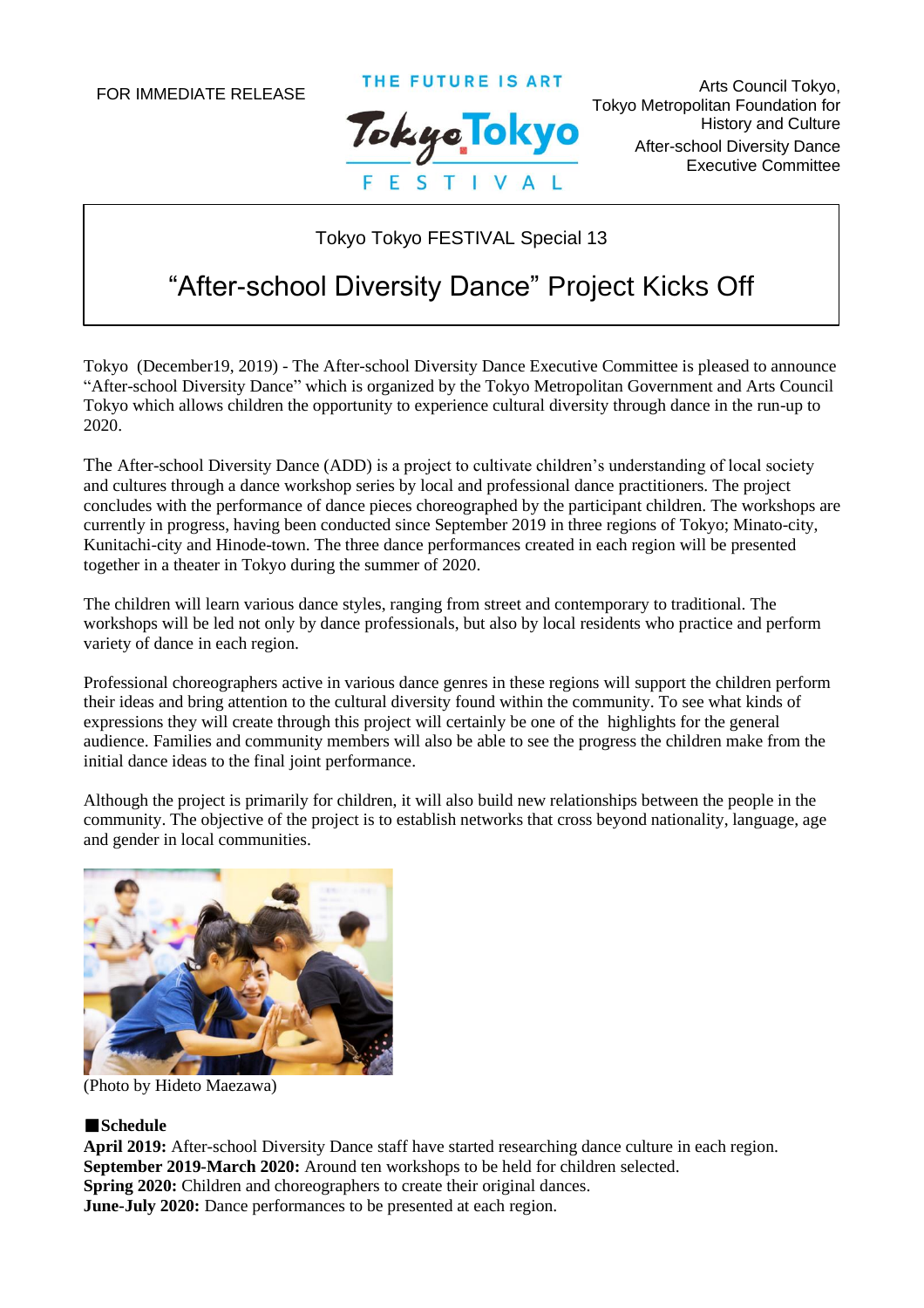**August 2020:** Final performance featuring the dances from the three regions to be held.

#### ■**About the three locations where the project will be implemented**

#### **1. Minato-city**

Many embassies from around the world can be found in Minato-city, a region where people from many nationalities co-exist. The workshops began at the "Minato-ku Azabu Kids-to-Teens Hall" from the end of November 2019. The children will be able to experience a wide range of dances, including traditional dances from around the world to modern styles as well. Kikunojo Onoe, the director of the dance creation, choreographs also new Kabuki dances as the head of *Onoe Ryu* Dance School.

#### **2. Kunitachi-city**

Kunitachi is an educational district with various universities and home to many residents who are interested in cultural diversity. Around 25 children are taking part in the workshops and have been experiencing various dances at the "Kunitachi Community Arts Center" since the end of September 2019. Osamu Jareo, the director of the dance creation, is a contemporary dancer/choreographer who has been active in contemporary dance since the 1990s.

#### **3. Hinode-town**

Hinode-town, which is located in Okutama, has abundant nature and home to many local and traditional performing arts. The workshop, which began in early October 2019, has been carried out at the "Hinode Town Shimo-cho Children's Center" and the "Hinode-machi Yamabiko Hall" where approximately 20 children have been experiencing various dance styles. Koharu Sugawara, the director of the dance creation, is a professional dancer. She has been active internationally with her unique dance styles and has performed on major TV programs.

Dances introduced in the workshops: Breakdancing, Flamenco, Bon odori, Shishimai (traditional Japanese folk dance), Hawaiian, traditional dances and martial arts from various countries, contemporary dance, ballet, etc.

After-school Diversity Dance website:<http://addance.net/> (English page coming soon)

## **About the After-school Diversity Dance Executive Committee**

The After-school Diversity Dance Executive Committee was formed in 2018 by producers, researchers and artists who are actively involved in contemporary dance and traditional arts and share an interest in establishing networks that cross beyond the confines of existing genres.

# **About Tokyo Tokyo FESTIVAL**

Tokyo Tokyo FESTIVAL is an initiative that will see a variety of cultural programs unfold in the run-up to the Tokyo 2020 Olympic and Paralympic Games, promoting Tokyo's appeal as a city of arts and culture.

## **About Tokyo Tokyo FESTIVAL Special 13**

The Tokyo Metropolitan Government and Arts Council Tokyo sought a wide range of creative and innovative ideas from the public for projects that would become the core of the cultural programs for the Tokyo Tokyo FESTIVAL. From a total of 2,436 project proposals submitted from within Japan and overseas, 13 were selected for implementation. The 13 projects will be collectively named "Tokyo Tokyo FESTIVAL Special 13," and will be implemented in sequence towards 2020, when the Olympic and Paralympic Games Tokyo 2020 will be held. Official Website: http://ttf-koubo.jp/en/